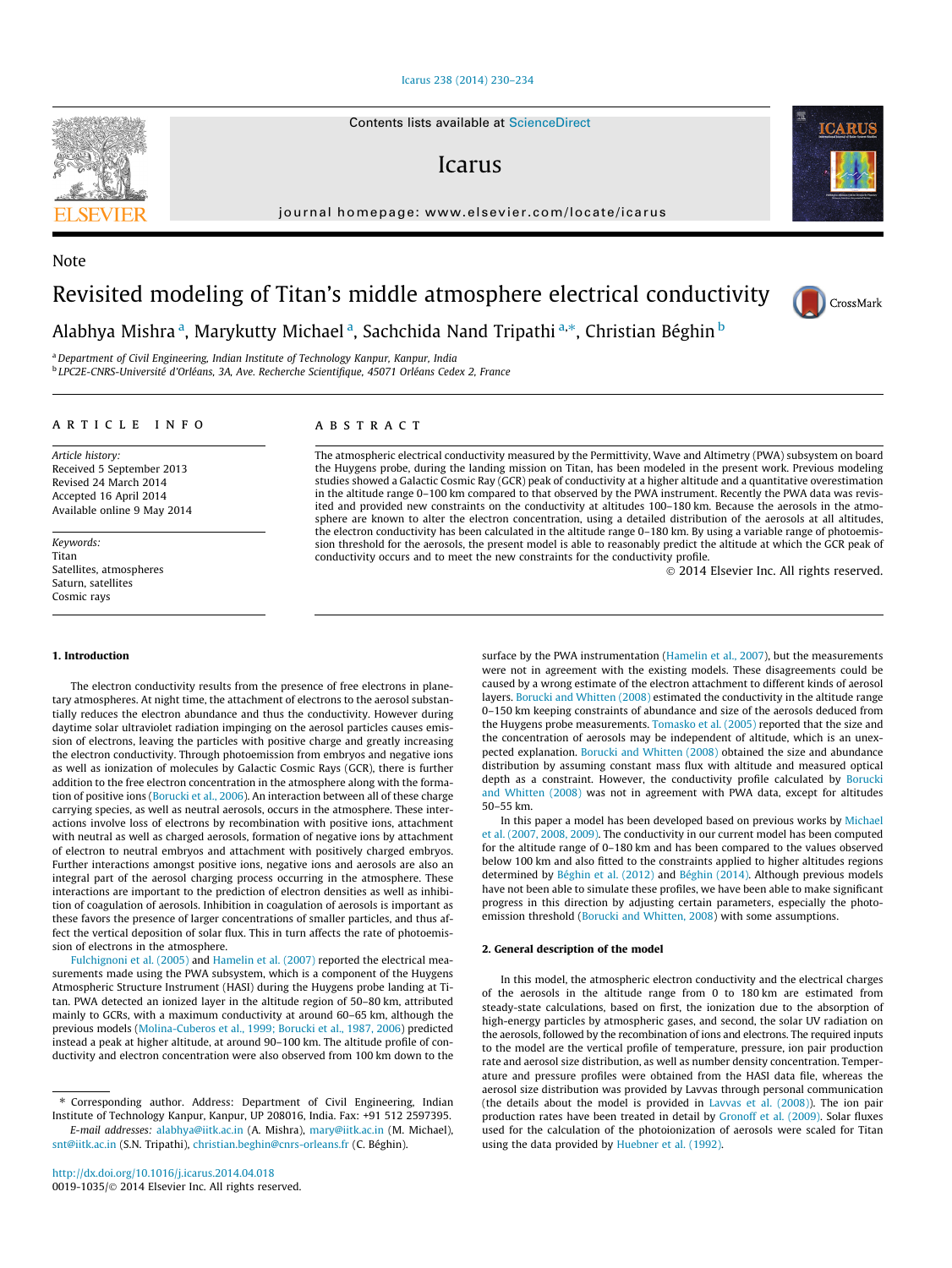#### <span id="page-1-0"></span>2.1. Photoionization of aerosols

Apart from the electron produced from absorption of GCR by the gaseous species of the atmosphere, there is a significant contribution during day time by photoemission from the aerosols due to solar UV radiation of wavelength greater than 150 nm.

Aerosols in the atmosphere of Titan exist as aggregates of smaller particles. A detailed explanation of such aggregates is provided in [Tomasko et al. \(2008\)](#page-4-0). In the present study we have used the Discrete Dipole Approximation (DDScat ver 7.3) to compute the extinction and scattering efficiencies. The refractive indices were taken from [Tran et al. \(2003\).](#page-4-0) The attenuated intensity is then calculated using the 2 stream Radiative-Transfer model as follows:

$$
\frac{d\varphi^+(z,\lambda)}{dz} + (\sigma_{\text{ext}})N(z)\varphi^+(z,\lambda) = N(z)\sigma_{\text{scat}}\varphi^-(z,\lambda)
$$
\n(1)

$$
\frac{d\varphi^-(z,\lambda)}{dz} - (\sigma_{ext})N(z)\varphi^-(z,\lambda) = -N(z)\sigma_{scat}\varphi^+(z,\lambda)
$$
 (2)

where  $\varphi^+(z, \lambda)$  and  $\varphi^-(z, \lambda)$  are the downward and upward solar fluxes,  $N(z)$  is the number concentration of aerosols and  $\sigma_{ext}$  and  $\sigma_{scat}$  are respectively the extinction and scattering cross-sections of the aerosols. The relationships between the cross-sections and the efficiencies are described by [Moosmüller et al. \(2009\).](#page-4-0) To account for the poly disperse nature (i.e. a distribution of aerosols is used at each altitude instead of an equivalent size at each altitude) of aerosols, following relations were used in the calculation of extinction and scattering cross sections of an ensemble of particles:

$$
(\sigma_{ext})N(z) = \int_{D_{p,min}}^{D_{p,max}} \frac{\pi D_p^2}{4} Q_{ext} n(D_p) dD_p
$$
\n(3)

$$
(\sigma_{scat})N(z) = \int_{D_{p,min}}^{D_{p,max}} \frac{\pi D_p^2}{4} Q_{scat} n(D_p) dD_p \tag{4}
$$

Here  $D_{p,max}$  is the maximum size of the particle and  $D_{p,min}$  the minimum;  $Q_{ext}$ , and  $Q_{scat}$  are the extinction and scattering efficiencies;  $n(D_p)$  denotes the concentration of aerosols of particle size  $D_p$ . The photoelectric ejection rate from aerosols is then calculated as:

$$
q_e = \int_{\lambda}^{th} W(z) \sigma_x(\lambda) d\lambda \tag{5}
$$

Here  $W(z)$  is the attenuated solar intensity at altitude z,  $\sigma_x$  is the ionization crosssection of aerosol. The integration was performed within required limits of wavelengths. The lower limit wavelength was fixed at 150 nm whereas the threshold wavelength varied, as required for calculation, from 170 nm to 207 nm.

#### 2.2. Photoionization of embryos and negative ions

Embryos were introduced in our model for altitudes above 80 km. Embryos are very small particles ( $\sim$ 7  $\times$  10<sup>-4</sup> µm) but possess a higher mobility with respect to the atmosphere. These small particles can be fullerenes or Polycyclic Aromatic Hydrocarbons (PAH). [Sittler et al. \(2009\)](#page-4-0) reported that the existence of fullerenes and PAH is possible in the atmospheric conditions of Titan. The concentration of embryos is 97.9  $\text{cm}^{-3}$  at 80 km. It increases with altitude and peaks in the altitude range 100–120 km with a concentration of 1.38  $\times$  10<sup>3</sup> cm<sup>-3</sup>. Then the concentration decreases with altitude and becomes  $789.6 \text{ cm}^{-3}$  at 150 km. Since they have the same composition as the aerosols, they too contribute to the photoemission of electrons. However owing to small size, higher mobility as well as an electrophilic nature, electrons when attach to embryos they can behave as negative ions in the atmosphere. Photoionization of embryos as well as negative ions were included in the model. However taking into account the very small size of embryos, Mie Theory was no longer applicable. Thus we resorted to the Rayleigh scattering regime for calculation of scattering and extinction coefficients. Since embryos are equivalent to aerosols in all properties except size, threshold of photoionization remains unchanged. But the presence of negative charge on embryos is likely to decrease its threshold of photoionization, thus an upper limit of 600 nm (2.07 eV; see Table 3, [Borucki et al., 2006](#page-4-0)) was used in Eq. (5) for the calculation of the photo electron ejection rate.

#### 2.3. Steady state ion and electron concentration

The steady state concentrations of ions and electrons are calculated using the following charge balance equations:

$$
\frac{dn_e}{dt} = q_e + q + q_{emb} + q_{neg} - \alpha_e n_e n_+ - \beta_{emb} n_{emb} n_e - \beta_{emb}^+ n_{emb}^+ n_e - n_e \sum_i \sum_k \beta_{ek}^i N_k^i \tag{6}
$$

$$
\frac{dn_{-}}{dt} = \beta_{emb} n_{emb} n_e - q_{neg} - \alpha n_+ n_- - n_- \sum_i \sum_k \beta_{2k}^i N_k^i
$$
\n(7)



Fig. 1. (a) Electron production rates from different sources, (b) ion–ion and ion– electron recombination coefficient, and (c) electron–aerosol attachment coefficient at 80 km.

$$
\frac{dn_+}{dt} = q - \alpha n_+ n_- - \alpha_e n_+ n_e - n_+ \sum_i \sum_k \beta_{ik}^i N_k^i
$$
\n(8)

$$
\frac{d\mathbf{n}_{\text{emb}}^+}{dt} = q_{\text{emb}} - \beta_{\text{emb}}^+ \mathbf{n}_{\text{emb}}^+ \mathbf{n}_e \tag{9}
$$

where  $n_e$ ,  $n_-$  and  $n_+$  are the concentrations of electron, negative ions and positive ions respectively,  $n_{emb}$  the concentration of embryos and  $n_{emb}^+$  is the concentration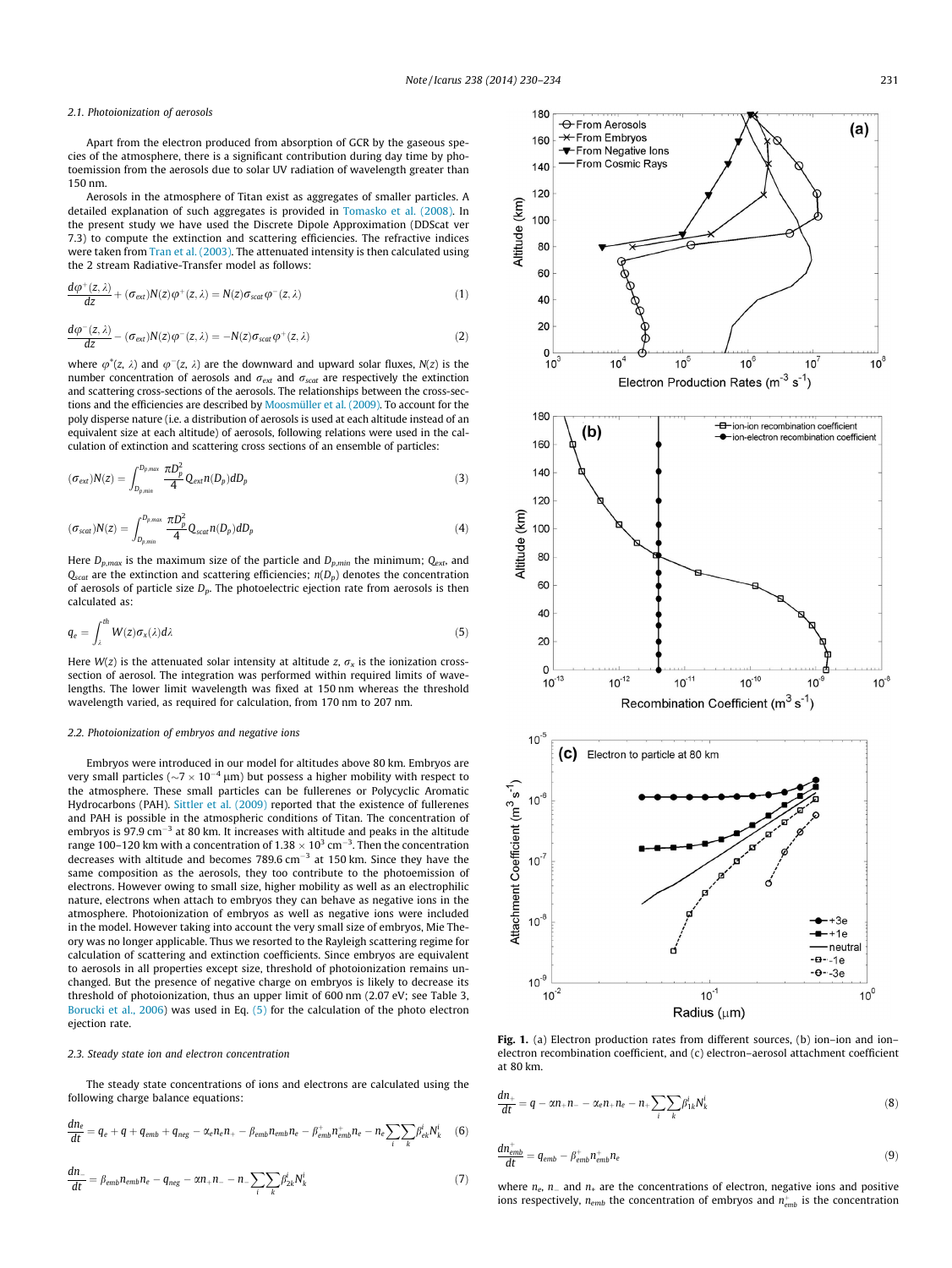#### <span id="page-2-0"></span>Table 1

|  | Concentration $(m^{-3})$ of charged and neutral particles (radii 0.07 $\mu$ m and 0.15 $\mu$ m) at two representative altitudes 80 km and 120 km. |
|--|---------------------------------------------------------------------------------------------------------------------------------------------------|
|--|---------------------------------------------------------------------------------------------------------------------------------------------------|

| Radius of the particle $(\mu m)$   | Concentration of particles carrying different charges |                          |                      |                      |                      |  |
|------------------------------------|-------------------------------------------------------|--------------------------|----------------------|----------------------|----------------------|--|
|                                    | $-1e$                                                 | 0e                       | 1e                   | 2e                   | 3e                   |  |
| At altitude 80 km<br>0.07<br>0.15  | $2.19E - 04$<br>$1.90E - 06$                          | 4.36E+00<br>1.93E-02     | 1.02E+04<br>8.74E+01 | 1.66E+06<br>9.84E+04 | 0<br>1.36E+07        |  |
| At altitude 120 km<br>0.07<br>0.15 | $6.69E - 04$<br>$2.80E - 06$                          | $6.30E + 00$<br>1.62E-02 | 1.35E+04<br>5.57E+01 | 3.18E+06<br>6.70E+04 | $\Omega$<br>1.74E+07 |  |



Fig. 2. Comparison of our model (open triangles) between the PWA measurements of conductivity (circles) and the initial constraints (triangles) by [Béghin et al. \(2012\).](#page-4-0) This electron conductivity profile was produced for a threshold of photoionization fixed at 6.6 eV for aerosols and embryos and 2.07 eV for negative ions. Even though the change in slope at 80 km altitude reproduces the trend of the PWA measurements, actual values are off by up to an order of magnitude for altitudes above 80 km and below 30 km. Also the lack of reliable measurements above 100 km poses a difficulty in characterizing the conductivity at higher altitudes. Revised conductivity profile (crosses and dotted blue outlined quadrilateral) with revisited constraints by [Béghin \(2014\).](#page-4-0) Here, different photoemission threshold of aerosols are considered (i.e., 6.6 eV below 80 km, 7.0 eV at 80 km, 6.9 eV at 90 km, 6.8 eV at 100 km, 6.6 eV at 120 km, 6.4 eV at 140 km, 6.0 eV at 160 km, and 5.7 eV at 180 km). (For interpretation of the references to color in this figure legend, the reader is referred to the web version of this article.)

of embryos carrying positive charge. Electron production rates by photoionization are  $q_e$  from aerosols,  $q_{emb}$  from embryos and  $q_{neg}$  from negative ions. Also q is the ion pair production rate from cosmic ray secondaries. [Fig. 1](#page-1-0)a shows the comparison of various electron production rates, q,  $q_e$ ,  $q_{emb}$ , and  $q_{neg}$ .  $\alpha_e$  is the recombination coefficient for electron and positive ions, and  $\alpha$  is the recombination coefficient for neg-ative ions and positive ions. [Fig. 1b](#page-1-0) provides the altitude profiles of  $\alpha$  and  $\alpha_e$ . Other terms being  $\beta_{emb}$  the electron to embryo attachment coefficient,  $\beta_{emb}^+$  the electron to positively charged embryo attachment coefficient,  $N^i_k$  the concentration of aerosols of charge index i and radius index k,  $\beta_{mk}^i$  the species to aerosol attachment coefficient, subscript  $(m)$  as  $e$ , 1 and 2 refer to electron, positive ion and negative ion species respectively. [Fig. 1](#page-1-0)c provides the electron–aerosol attachment coefficients at 80 km.

Both  $\beta_{emb}$  and  $\beta_{emb}^+$  were calculated in the same way as  $\beta_{mk}^i.$  Conservation for total number of embryos requires the restriction  $n_{emb}^{init} = n_{emb} + n_- + n_{emb}^+$ , where  $n_{emb}^{init}$ is the total initial uncharged embryo concentration. Also charge conservation was imposed on total charge at every altitude as  $\sum_{p} pN_{p} - n_{e} - n_{-} + n_{+} + n_{emb}^{+} = 0$ , where  $N_p$  is the concentration of aerosol carrying charge p. Finally, electron conductivity ( $\sigma_e$  = en<sub>e</sub> $\mu_e$ ) is computed. Here e = 1.60217646  $\times$  10<sup>-19</sup> is the elementary charge and  $n_e$  and  $\mu_e$  are the steady state concentration and mobility of electrons respectively. Electron mobility has been calculated using the equations provided in [Borucki et al. \(1987\)](#page-4-0) and [Banks and Kockarts \(1973\)](#page-4-0) to account for a Nitrogen rich atmosphere of Titan. Electron mobility is 50  $\mathrm{m^{2}\,V^{-1}\,s^{-1}}$  at 80 km and increases to 550  $\mathrm{m}^2$  V<sup>-1</sup> s<sup>-1</sup> in the atmosphere. The concentration of neutral and charged aerosols at two altitudes is shown in Table 1.

### 3. Results and discussion

Actual measurements of electron conductivity of Titan's atmosphere were performed during the Huygens probe descent in January 2005, by the PWA instrument [\(Hamelin et al., 2007\)](#page-4-0). These measurements show a significant decrease in conductivity values below 60 km, but previous models of Titan's electron conductivity were not able to simulate this sudden drop.

However, Fig. 2 shows that we were able to achieve this trend through our model. We believe that this effect can be attributed to the introduction of embryos at that altitude which leads to loss of electron by formation of negative ions. The presence of embryos leads to formation of negative ions. Since these ions are formed by attachment of electrons to embryos, there is a higher loss in the steady state concentration of electrons at 80 km as compared to 70 km, resulting in the apparent bump observed. It should be noted that embryos as well as negative ions also contribute to an increase in electron production rate through their own photoionization. However the solar radiation reaching altitudes of 80 km are so small (<10% of incident radiation) that such a contribution is almost negligible for lower altitudes. The increasing effect of contribution from embryos and negative ions can, nevertheless, be seen at higher altitudes, where a very high percentage of solar radiation can reach ( $\sim$ 70% of incident radiation at 150 km).

There are several irregularities in the nature of aerosols in the atmosphere of Titan, perhaps associated with aerosols layers of different nature, size and density. Keeping this uncertainty in mind, we concede that true conductivity cannot be modeled at this stage. We can however tweak with certain parameters, either the input variable or involved processes to a certain extent, to try and close the gap between the known measurements of conductivity and those that are modeled. So we performed several sensitivity analyses on our model to create a set of variables that affected the resulting conductivity the most. It was seen during these analyses that our model was not very sensitive to parameters like temperature, pressure and size of aerosols. The most sensitive parameters were the threshold of photoionization and the number concentration of aerosols. Since we did not have much data on the variation in number concentration (with polydisperse distribution at each altitude) of aerosols we decided to regulate the threshold of photoionization to see if we could achieve the desired conductivity values at certain altitudes. This direction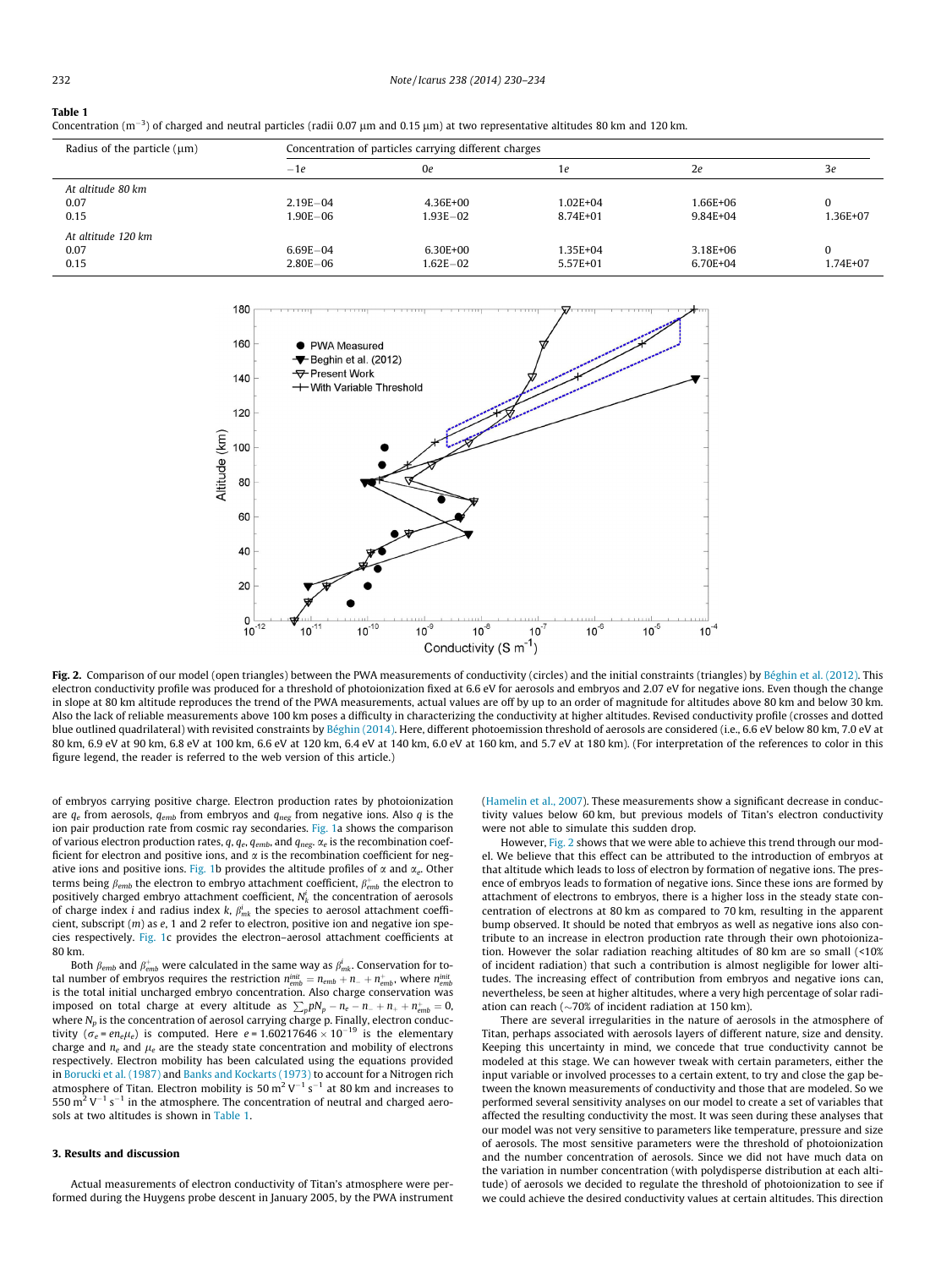

Fig. 3. Summary chart of revisited cross-constrained Titan's atmospheric and icy-crust Schumann cavity parameters: i.e., crust thickness and permittivity ( $z_c$  and  $\varepsilon_c$ ), bound altitude  $h_1$  and frequency of the second Schumann mode frequency (35, 35.5 and 36 Hz) plotted versus the altitude and the conductivity of  $h_2$ , for two case-studies fitting the new conductivity profile ([Fig. 2](#page-2-0), blue quadrilateral) with the PWA data.

to our work gained confidence from the fact that several studies of this nature were previously done ([Béghin et al., 2012;](#page-4-0) [Borucki and Whitten, 2008](#page-4-0)). More recently, a new conductivity profile above 100 km was proposed using revisited constraints ([Béghin, 2014\)](#page-4-0), as described in further detail in Section 3.1.

#### 3.1. Constraining the electron conductivity above 100 km altitude

The PWA instrumentation measured the Extra Low Frequency (ELF) natural waves, the most significant of which has been interpreted as a second eigenmode of an atypical Schumann Resonance (SR) within the cavity lying between the lower ionosphere and the conductive water ocean buried under few tens of kilometers thickness of the icy crust [\(Béghin et al., 2012](#page-4-0)). Starting from measured spectral characteristics of the PWA signal around the 36 Hz peak amplitude, the parameters of the entire cavity are constrained by the following theoretical modal equations:

$$
\omega_l = \frac{c}{a} \left[ l(l+1) \frac{h_1 + z_c/R_e \varepsilon_c}{h_2 + z_c} \right]^{1/2} \left[ 1 - i \left( \frac{z_c \delta/R_e \varepsilon_c + \pi \zeta / 4}{h_1 + z_c/R_e \varepsilon_c} + \frac{\pi \zeta / 4}{h_2 + z_c} \right) \right]
$$
(10)

$$
Q_{l} = \left| \frac{R_e}{2I_m f_l} \right| = \left[ \frac{2z_c \delta / R_e \varepsilon_c + \pi \zeta / 2}{h_1 + z_c / R_e \varepsilon_c} + \frac{\pi \zeta / 2}{h_2 + z_c} \right]^{-1}
$$
(11)

where  $\omega_l = 2\pi f_l$  is the complex angular frequency for any eigenmode of degree *l*, and  $Q_l$  is the associated quality factor (a real quantity);  $c$  is the free-space light velocity and *a* the Titan's mean radius ( $\sim$ 2575 km),  $h_1$  and  $h_2$  are the altitudes of the conduction and diffusion bounds respectively, within the atmospheric portion of the cavity,  $\zeta$  is the average scale height of the electron conductivity from  $h_1$  up to  $h_2$ , assuming a smoothed exponential law in between, and  $z_c$ ,  $\varepsilon_c$  and  $\delta$  are the thickness, permittivity and loss tangent respectively, of the Titan's surface icy-crust. The symbols  $R_e$  and  $I_m$ are used for real and imaginary part of the quantities. A preliminary set of cross-constraints between these parameters has been proposed as to better fit the Huygens data [\(Béghin et al., 2012\)](#page-4-0), assuming  $f_2 = 36$  Hz and  $Q_2 = 6$ , corresponding to the bound values  $h_1 \sim 100$  km and  $h_2 \sim 140$  km with conductivities of  $\sim$ 2  $\times$  10<sup>-9</sup> and  $2.5\times10^{-5}$  S m $^{-1}$  respectively. The icy crust thickness  $z_c$  was found between 50 km and 80 km, with a permittivity  $\varepsilon_c$  between 2 and 3.

More recently, these constraints have been revisited using a self-consistent sophisticated spectral analysis of the PWA data [Béghin \(2014\)](#page-4-0). The new constraint parameters are essentially a significant increase of the upper diffusion altitude  $h_2$ ranging from 145 to 165 km for the most likely case-studies (Fig. 3), and a possible adjustment of the altitude  $h_1$  (100–110 km), keeping the same order of magnitude of conductivity ( ${\sim}2 \times 10^{-9}$  S m $^{-1})$  in that region. In addition, the new constraints do not imply a perfectly uniform exponential scale height of conductivity between both bounds, provided that the constrained values fit the bound altitudes.

#### 3.2. Modeling the revisited constrained conductivity

The revisited SR constraints of conductivity are now about 2.5  $\times$  10<sup>-9</sup> S m<sup>-1</sup> at around of 100–110 km, and  $1.6 - 3.2 \times 10^{-5}$  S m<sup>-1</sup> between 160 and 175 km, considering the most likely case-study models which fit the PWA data. Using these values we created the desirable range of conductivity for altitudes 100–170 km which is shown as a dotted blue outlined quadrilateral in [Fig. 2](#page-2-0). Many studies show that the composition of haze particles could be different at different altitudes and latitudes ([Kok et al., 2007; Sittler et al., 2009; Rannou et al., 2010; Lavvas et al.,](#page-4-0) [2013\)](#page-4-0). Therefore, we checked several values of photoionization threshold for aerosols in order to fit the conductivities derived from our model within the constrained range reported by [Borucki and Whitten \(2008\)](#page-4-0). We found that the range of expected conductivity fell within thresholds of photoionization from 177 nm (7.0 eV) to 217 nm (6.0 eV) respectively.

[Borucki and Whitten \(2008\)](#page-4-0) inferred that the production of electrons from the photoemission of aerosols in the lower atmosphere of Titan is not an important process. However, the present work shows that, a more realistic aerosol distribution than those used by these authors and a variable threshold allowing control of aerosol photoemission and the production rate of electrons, can predict the altitude at which the maximum conductivity occurs and the trend of the conductivity profile. The present work also shows a better agreement between the electron conductivity and the observations, compared to the previous models.

#### 4. Conclusions

The electrical conductivity in the lower atmosphere of Titan has been revisited in the present work because the conductivity profiles predicted by the previous models were not in agreement with the PWA observations, in the sense that they predicted a peak of conductivity at 90–100 km whereas the measurements showed a GCR peak conductivity at 60–65 km. Using a more realistic distribution of aerosols, our model may account for the measured value of conductivity, at the same peak altitude. The present work also shows that the production of electrons by the photoemission of aerosols is an important process in the lower atmosphere of Titan. Furthermore, as suggested by [Borucki and](#page-4-0) [Whitten \(2008\)](#page-4-0) and [Béghin et al. \(2012\)](#page-4-0), we consider an altitude varying threshold of photoionization, within the limits (6.0–7.0 eV), from 80 km to 160 km. By feeding these new parameter values to our model we have extended the electron conductivity profile up to altitudes greater than 100 km, in order to comply with the revisited SR constraints reported by [Béghin \(2014\)](#page-4-0). Better agreement with PWA electron conductivity measurements below 100 km ([Hamelin et al., 2007](#page-4-0)) was also achieved.